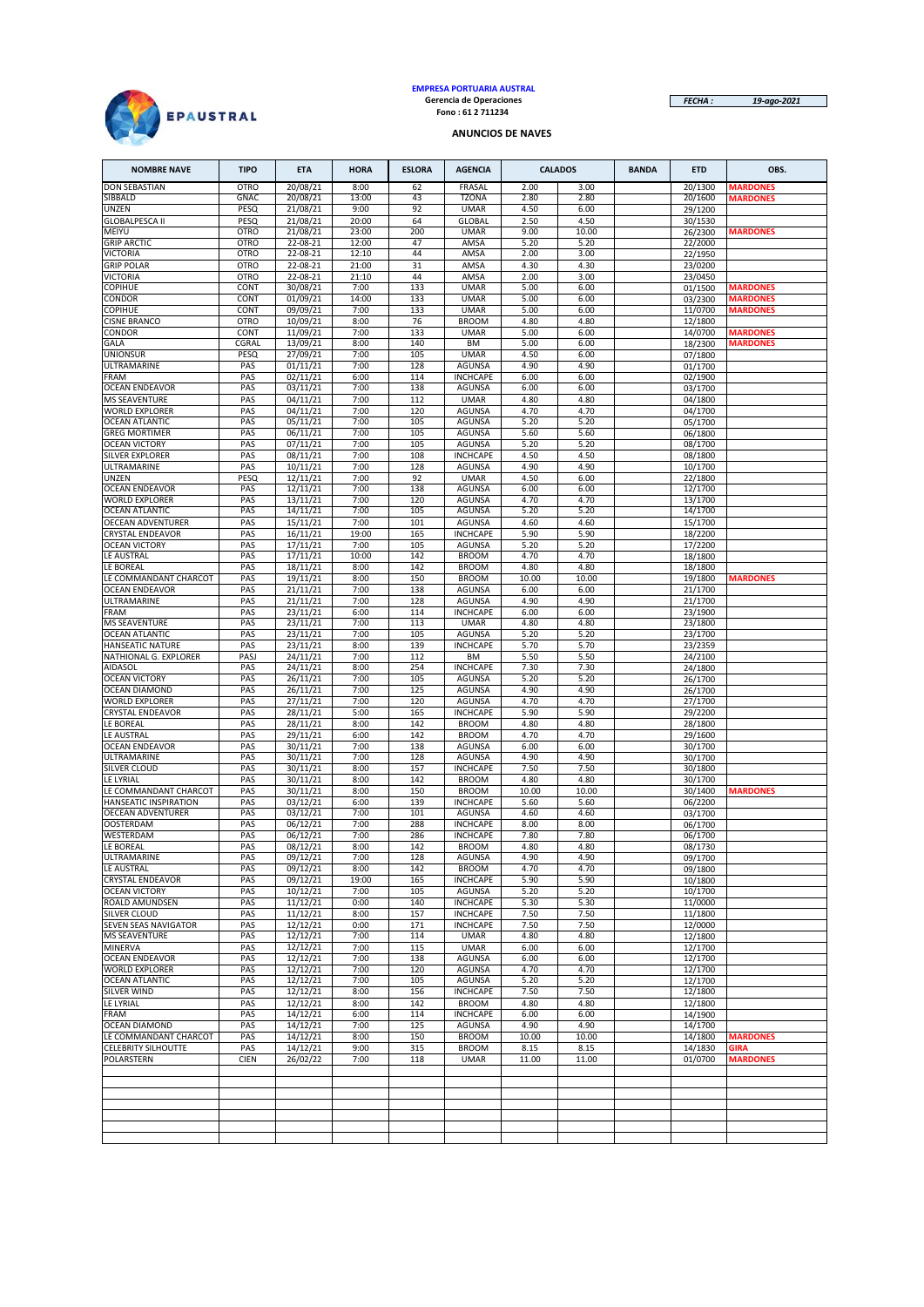



## **ASIGNACIÓN DE SITIOS**

|                              |                     | <b>MUELLE ARTURO PRAT</b>    |                         |                        | <b>MUELLE J. SANTOS MARDONES</b>      |                           |                |  |  |  |
|------------------------------|---------------------|------------------------------|-------------------------|------------------------|---------------------------------------|---------------------------|----------------|--|--|--|
| <b>DIA</b>                   | sitio 1 NORTE       | sitio 2 NORTE                | sitio 1 SUR             | sitio 2 SUR            | sitio EXTERIOR                        | sitio LATERAL             | sitio INTERIOR |  |  |  |
|                              | UNZEN<br>5/9        | <b>CISNE BLANCO</b><br>11/16 | LAURENCE GOULD<br>3/5   | ANT. ENDEAVOUR<br>9/16 |                                       | SKUA<br>19/22<br>13:00    |                |  |  |  |
| jue<br>19-ago                |                     |                              | NATHANIEL PALMER<br>5/9 |                        |                                       |                           |                |  |  |  |
|                              |                     |                              |                         |                        | 08:00                                 | 13:00                     |                |  |  |  |
| vie                          | UNZEN<br>5/9        | <b>CISNE BLANCO</b><br>11/16 | LAURENCE GOULD<br>3/5   | ANT. ENDEAVOUR<br>9/16 | <b>DON SEBASTIAN</b><br>9/14<br>13:00 | SIBBALD<br>18/22<br>16:00 |                |  |  |  |
| 20-ago                       |                     |                              | NATHANIEL PALMER<br>5/9 |                        |                                       |                           |                |  |  |  |
|                              |                     |                              |                         |                        |                                       |                           |                |  |  |  |
|                              | UNZEN<br>5/9        | <b>CISNE BLANCO</b><br>11/16 | LAURENCE GOULD<br>3/5   | ANT. ENDEAVOUR<br>9/16 |                                       |                           |                |  |  |  |
| vie<br>20-ago                |                     |                              | NATHANIEL PALMER<br>5/9 |                        |                                       |                           |                |  |  |  |
|                              |                     |                              |                         |                        |                                       |                           |                |  |  |  |
|                              | UNZEN<br>5/9        | <b>CISNE BLANCO</b><br>11/16 | LAURENCE GOULD<br>3/5   | ANT. ENDEAVOUR<br>9/16 |                                       |                           |                |  |  |  |
| sab<br>21-ago                |                     |                              | NATHANIEL PALMER<br>5/9 |                        |                                       |                           |                |  |  |  |
|                              |                     |                              |                         |                        |                                       |                           |                |  |  |  |
| Anuncio de Zarpes            |                     |                              |                         |                        |                                       |                           |                |  |  |  |
|                              |                     | <b>Nave</b>                  |                         | Día / hora             |                                       | <b>Nave</b>               | Día / hora     |  |  |  |
| <b>CISNE BLANCO</b><br>UNZEN |                     |                              |                         | 23/1800<br>29/1200     |                                       |                           |                |  |  |  |
|                              | ANTARCTIC ENDEAVOUR |                              |                         | 10/1800                |                                       |                           |                |  |  |  |
| N.B. PALMER                  |                     |                              |                         | 30/09/1200             |                                       |                           |                |  |  |  |
| LAURENCE GOULD               |                     |                              |                         | 30/09/1700             |                                       |                           |                |  |  |  |
|                              |                     |                              |                         |                        |                                       |                           |                |  |  |  |
|                              |                     |                              |                         |                        |                                       |                           |                |  |  |  |
|                              |                     |                              |                         |                        |                                       |                           |                |  |  |  |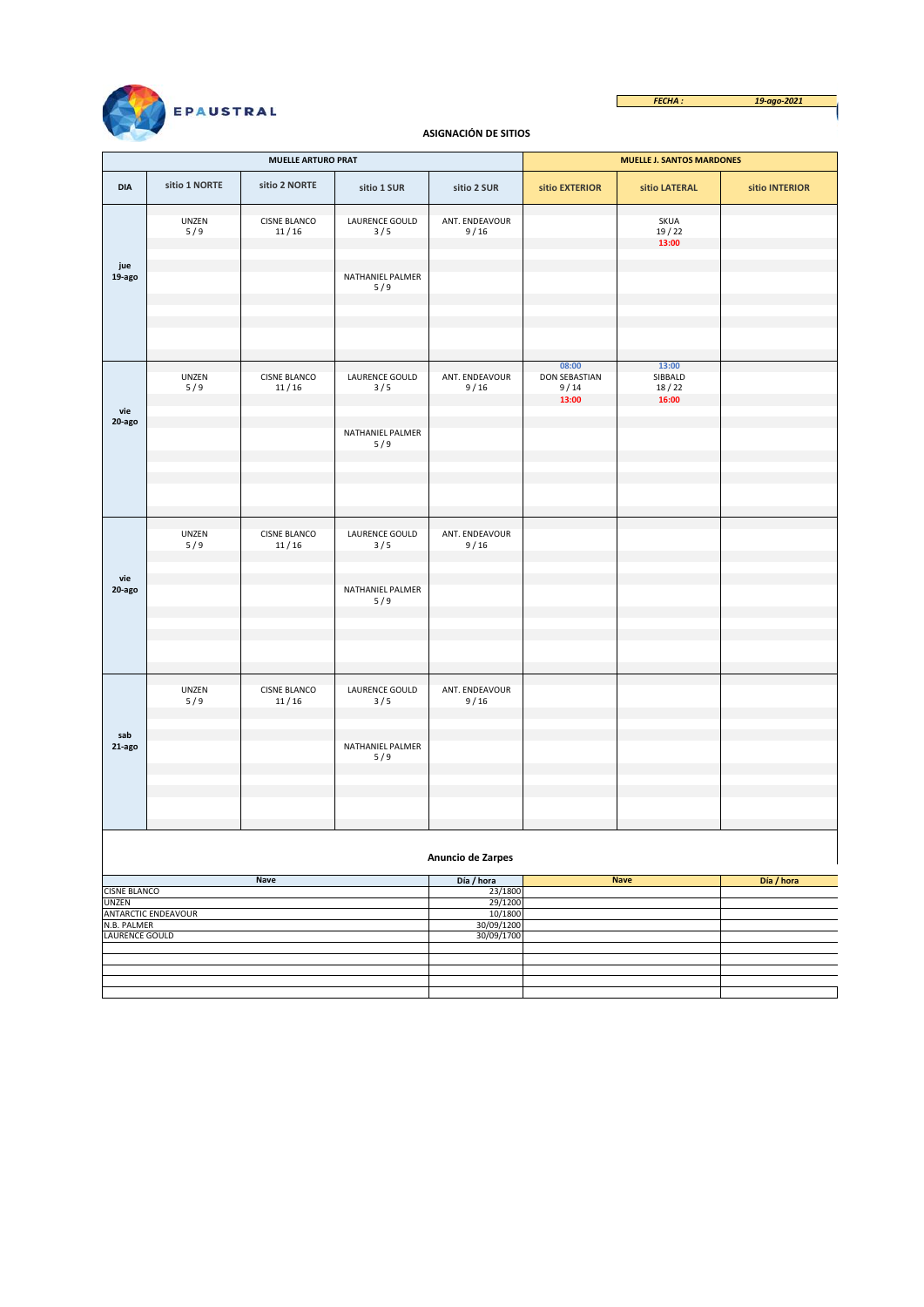

*FECHA : 19-ago-2021*

## **PROGRAMACIÓN DE FAENAS**

| Agencia          | <b>Nave</b>         | Teminal         | <b>Emp-Muellaje</b> | Fecha de inicio  | Fecha de Termino | Tipo de Operación     | <b>Turnos</b> | <b>Toneladas</b> |
|------------------|---------------------|-----------------|---------------------|------------------|------------------|-----------------------|---------------|------------------|
|                  | <b>SKUA</b>         | MARDONES        |                     | 19/08/2021 10:00 | 19/08/2021 13:00 | <b>COMBUSTIBLE</b>    |               | 9 M3             |
| <b>TABSA</b>     | <b>SKUA</b>         | <b>MARDONES</b> |                     | 19/08/2021 10:00 | 19/08/2021 13:00 | AGUA                  |               |                  |
|                  |                     |                 |                     |                  |                  |                       |               |                  |
|                  |                     |                 |                     |                  |                  |                       |               |                  |
|                  | <b>CISNE BLANCO</b> | PRAT            |                     | 18/08/2021 8:00  | 18/08/2021 23:00 | <b>EMB PERTRECHOS</b> |               |                  |
| <b>ATLANTISS</b> | <b>CISNE BLANCO</b> | PRAT            |                     | 19/08/2021 8:00  | 19/08/2021 23:00 | <b>EMB PERTRECHOS</b> |               |                  |
|                  |                     |                 |                     |                  |                  |                       |               |                  |
|                  |                     |                 |                     |                  |                  |                       |               |                  |
|                  |                     |                 |                     |                  |                  |                       |               |                  |
|                  |                     |                 |                     |                  |                  |                       |               |                  |
|                  |                     |                 |                     |                  |                  |                       |               |                  |
|                  |                     |                 |                     |                  |                  |                       |               |                  |
|                  |                     |                 |                     |                  |                  |                       |               |                  |
|                  |                     |                 |                     |                  |                  |                       |               |                  |
|                  |                     |                 |                     |                  |                  |                       |               |                  |
|                  |                     |                 |                     |                  |                  |                       |               |                  |
|                  |                     |                 |                     |                  |                  |                       |               |                  |
|                  |                     |                 |                     |                  |                  |                       |               |                  |
|                  |                     |                 |                     |                  |                  |                       |               |                  |
|                  |                     |                 |                     |                  |                  |                       |               |                  |
|                  |                     |                 |                     |                  |                  |                       |               |                  |
|                  |                     |                 |                     |                  |                  |                       |               |                  |
|                  |                     |                 |                     |                  |                  |                       |               |                  |
|                  |                     |                 |                     |                  |                  |                       |               |                  |
|                  |                     |                 |                     |                  |                  |                       |               |                  |
|                  |                     |                 |                     |                  |                  |                       |               |                  |
|                  |                     |                 |                     |                  |                  |                       |               |                  |
|                  |                     |                 |                     |                  |                  |                       |               |                  |
|                  |                     |                 |                     |                  |                  |                       |               |                  |
|                  |                     |                 |                     |                  |                  |                       |               |                  |
|                  |                     |                 |                     |                  |                  |                       |               |                  |
|                  |                     |                 |                     |                  |                  |                       |               |                  |

**OBSERVACIONES:**

**ACUERDOS:**

#### **Asistentes a la Reunión de Planificación Naviera**

| <b>IAN TAYLOR:</b>        |                              |                |                                  | <b>BROOM:</b>                                                         |                       |
|---------------------------|------------------------------|----------------|----------------------------------|-----------------------------------------------------------------------|-----------------------|
| <b>AGUNSA:</b>            |                              |                |                                  | <b>TERZONA:</b>                                                       | <b>ROBERTO RIVERA</b> |
| <b>ULTRAMAR:</b>          | <b>CRISTIAN MORALES</b>      |                |                                  | <b>ATLANTISS:</b>                                                     |                       |
| <b>DELTA MARINE:</b>      |                              |                |                                  | AMSA:                                                                 | ANA MARIA OYARZO      |
| <b>INCHCAPE S.S.:</b>     |                              |                |                                  | TABSA:                                                                |                       |
| <b>GLOBALPESCA:</b>       | NICOLAS RAMIREZ              |                |                                  | <b>AGENTAL:</b>                                                       |                       |
| <b>EPAUSTRAL:</b>         | ARTURO GARAY - G. MUÑOZ      |                |                                  | <b>FRASAL:</b>                                                        | <b>JORGE AGUILAR</b>  |
|                           |                              |                |                                  |                                                                       |                       |
|                           |                              |                |                                  | Personal para la Atención de Nave y Carga                             |                       |
| <b>TERMINAL PRAT:</b>     | <b>MOVIL DE OPERACIONES:</b> | +56 9 99187760 | MAIL: terminal_prat@epaustral.cl |                                                                       |                       |
| <b>TERMINAL MARDONES:</b> | <b>MOVIL DE OPERACIONES:</b> | +56999191371   | MAIL: tmardones@epaustral.cl     |                                                                       |                       |
|                           |                              |                |                                  |                                                                       |                       |
|                           |                              |                |                                  | PARA PROGRAMAR FAENAS SE DEBEN INGRESAR A http//intranet.epaustral.cl |                       |
|                           |                              |                |                                  |                                                                       |                       |
|                           |                              |                |                                  |                                                                       |                       |
|                           |                              |                |                                  |                                                                       |                       |
|                           |                              |                |                                  |                                                                       |                       |
|                           |                              |                |                                  |                                                                       |                       |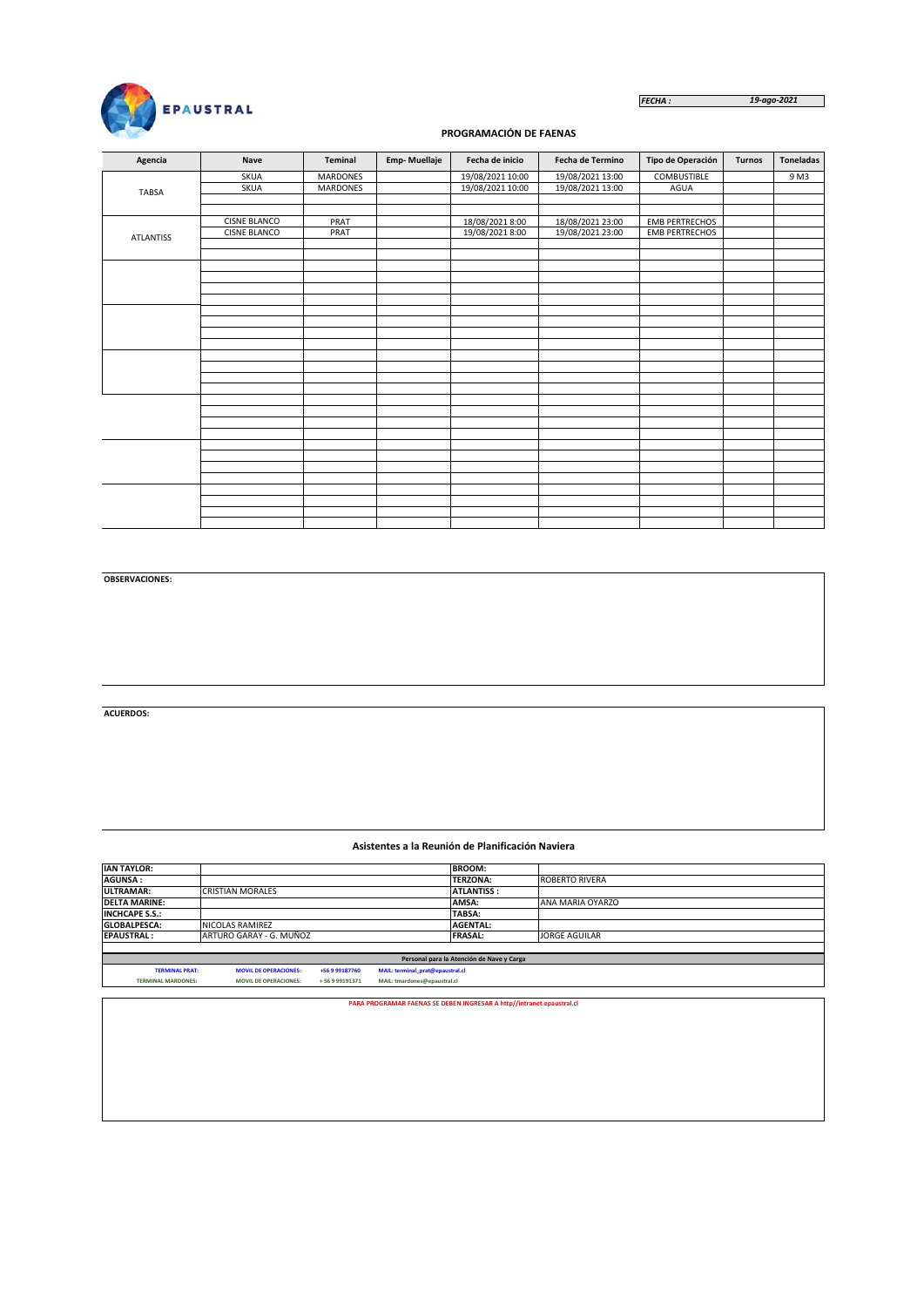

*FECHA : 19-ago-2021*

## **ANUNCIOS DE NAVES PASAJEROS TEMPORADA 2021 - 2022**

| <b>NOMBRE NAVE</b>                             | <b>TIPO</b> | <b>ETA</b>                 | <b>HORA</b>   | <b>ESLORA</b> | <b>AGENCIA</b>                     |               | <b>CALADOS</b> | <b>BANDA</b> | <b>ETD</b>         | OBS.            |
|------------------------------------------------|-------------|----------------------------|---------------|---------------|------------------------------------|---------------|----------------|--------------|--------------------|-----------------|
| <b>HANSEATIC NATURE</b>                        | PAS         | 16-12-21                   | 6:00          | 139           | <b>INCHCAPE</b>                    | 6.00          | 6.00           |              | 16/2200            |                 |
| HANSEATIC SPIRIT<br>VIKING JUPITER             | PAS<br>PAS  | 16-12-21<br>16-12-21       | 7:00<br>8:00  | 138<br>229    | <b>INCHCAPE</b><br><b>AGUNSA</b>   | 5.00<br>6.60  | 5.00<br>6.60   |              | 16/1800<br>16/1700 |                 |
| <b>GREG MORTIMER</b>                           | PAS         | 17-12-21                   | 7:00          | 105           | <b>AGUNSA</b>                      | 5.60          | 5.60           |              | 17/1800            |                 |
| <b>OCEAN VICTORY</b>                           | PAS         | 19-12-21                   | 7:00          | 105           | <b>AGUNSA</b>                      | 5.20          | 5.20           |              | 19/1700            |                 |
| LE AUSTRAL                                     | PAS         | 19-12-21                   | 8:00          | 142           | <b>BROOM</b>                       | 4.70          | 4.70           |              | 19/1700            |                 |
| SEABOURN QUEST<br><b>WORLD EXPLORER</b>        | PAS<br>PAS  | 20-12-21<br>20-12-21       | 5:00<br>7:00  | 198<br>120    | <b>INCHCAPE</b><br><b>AGUNSA</b>   | 6.50<br>4.70  | 6.50<br>4.70   |              | 20/2000<br>20/1700 |                 |
| CRYSTAL ENDEAVOR                               | PAS         | 20-12-21                   | 19:00         | 165           | <b>INCHCAPE</b>                    | 5.90          | 5.90           |              | 21/1800            |                 |
| HANSEATIC INSPIRATION                          | PAS         | 21-12-21                   | 6:00          | 139           | <b>INCHCAPE</b>                    | 6.00          | 6.00           |              | 21/2200            |                 |
| <b>MINERVA</b>                                 | PAS         | 21-12-21                   | 7:00          | 115           | <b>UMAR</b>                        | 6.00          | 6.00           |              | 21/1700            |                 |
| <b>OCEAN ENDEAVOR</b><br><b>OCEAN ATLANTIC</b> | PAS<br>PAS  | 21-12-21<br>21-12-21       | 7:00<br>7:00  | 138<br>105    | AGUNSA<br><b>AGUNSA</b>            | 6.00<br>5.20  | 6.00<br>5.20   |              | 21/1700<br>21/1700 |                 |
| SILVER CLOUD                                   | PAS         | 21-12-21                   | 8:00          | 157           | <b>INCHCAPE</b>                    | 7.50          | 7.50           |              | 21/1800            |                 |
| LE BOREAL                                      | PAS         | 21-12-21                   | 8:00          | 142           | <b>BROOM</b>                       | 4.80          | 4.80           |              | 21/1800            |                 |
| <b>MS SEAVENTURE</b>                           | PAS         | 22-12-21                   | 7:00          | 115           | <b>UMAR</b>                        | 4.80          | 4.80           |              | 22/1800            |                 |
| SILVER WIND                                    | PAS         | 22-12-21                   | 8:00          | 156           | <b>INCHCAPE</b>                    | 7.50          | 7.50           |              | 22/1800            |                 |
| LE LYRIAL<br>SAPPHIRE PRINCESS                 | PAS<br>PAS  | 22-12-21<br>23-12-21       | 8:00<br>0:00  | 142<br>290    | <b>BROOM</b><br><b>INCHCAPE</b>    | 4.80<br>8.50  | 4.80<br>8.50   |              | 22/1700<br>23/0000 |                 |
| ULTRAMARINE                                    | PAS         | 23-12-21                   | 7:00          | 128           | <b>AGUNSA</b>                      | 4.90          | 4.90           |              | 23/1700            |                 |
| <b>CELEBRITY SILHOUTTE</b>                     | PAS         | 24-12-21                   | 7:00          | 315           | <b>BROOM</b>                       | 8.15          | 8.15           |              | 24/1730            | <b>GIRA</b>     |
| ROALD AMUNDSEN                                 | PAS         | 27-12-21                   | 0:00          | 140           | <b>INCHCAPE</b>                    | 5.30          | 5.30           |              | 27/0000            |                 |
| <b>OCEAN VICTORY</b><br><b>OCEAN DIAMOND</b>   | PAS<br>PAS  | 28-12-21<br>28-12-21       | 7:00<br>7:00  | 105<br>125    | <b>AGUNSA</b><br><b>AGUNSA</b>     | 5.20<br>4.90  | 5.20<br>4.90   |              | 28/1700<br>28/1700 |                 |
| VIKING JUPITER                                 | PAS         | 28-12-21                   | 8:00          | 229           | <b>AGUNSA</b>                      | 6.60          | 6.60           |              | 28/1700            |                 |
| LE COMMANDANT CHARCOT                          | PAS         | 28-12-21                   | 8:00          | 150           | <b>BROOM</b>                       | 10.00         | 10.00          |              | 28/1800            | <b>MARDONES</b> |
| <b>WORLD EXPLORER</b>                          | PAS         | 29-12-21                   | 7:00          | 120           | AGUNSA                             | 4.70          | 4.70           |              | 29/1700            |                 |
| <b>OOSTERDAM</b><br><b>VENTUS AUSTRALIS</b>    | PAS<br>PAS  | 30-12-21<br>30-12-21       | 7:00<br>10:00 | 288<br>89     | <b>INCHCAPE</b><br><b>TMTA</b>     | 8.00<br>3.50  | 8.00<br>3.50   |              | 30/1700<br>30/2000 |                 |
| <b>CELEBRITY INFINITY</b>                      | PAS         | 30-12-21                   | 10:30         | 294           | <b>BROOM</b>                       | 9.00          | 9.00           |              | 30/2000            | <b>GIRA</b>     |
| LE BOREAL                                      | PAS         | 31-12-21                   | 8:00          | 142           | <b>BROOM</b>                       | 4.80          | 4.80           |              | 31/1800            |                 |
| <b>MS SEAVENTURE</b>                           | PAS         | 01-01-22                   | 7:00          | 115           | <b>UMAR</b>                        | 4.80          | 4.80           |              | 01/1800            |                 |
| CORAL PRINCESS<br>WESTERDAM                    | PAS<br>PAS  | $01 - 01 - 22$<br>02-01-22 | 8:00<br>7:00  | 294<br>286    | <b>INCHCAPE</b><br><b>INCHCAPE</b> | 8.00<br>7.80  | 8.00<br>7.80   |              | 01/2000<br>02/1700 |                 |
| HAMBURG                                        | PAS         | 03-01-22                   | 8:00          | 145           | <b>INCHCAPE</b>                    | 5.15          | 5.15           |              | 04/1800            |                 |
| HANSEATIC NATURE                               | PAS         | 04-01-22                   | 6:00          | 139           | <b>INCHCAPE</b>                    | 6.00          | 6.00           |              | 04/2200            |                 |
| FRAM                                           | PAS         | 04-01-22                   | 6:00          | 114           | <b>INCHCAPE</b>                    | 6.00          | 6.00           |              | 04/1900            |                 |
| LE AUSTRAL<br><b>VENTUS AUSTRALIS</b>          | PAS<br>PAS  | 04-01-22<br>04-01-22       | 8:00<br>10:00 | 142<br>89     | <b>BROOM</b><br><b>TMTA</b>        | 4.70<br>3.50  | 4.70<br>3.50   |              | 04/1800            |                 |
| CRYSTAL ENDEAVOR                               | PAS         | 04-01-22                   | 19:00         | 165           | <b>INCHCAPE</b>                    | 5.90          | 5.90           |              | 04/2000<br>05/1800 |                 |
| SILVER CLOUD                                   | PAS         | 05-01-22                   | 8:00          | 157           | <b>INCHCAPE</b>                    | 7.50          | 7.50           |              | 05/1800            |                 |
| <b>OCEAN VICTORY</b>                           | PAS         | 06-01-22                   | 7:00          | 105           | AGUNSA                             | 5.20          | 5.20           |              | 06/1700            |                 |
| <b>OCEAN EXPLORER</b><br>LE LYRIAL             | PAS<br>PAS  | 06-01-22<br>06-01-22       | 7:00<br>8:00  | 105<br>142    | <b>AGUNSA</b><br><b>BROOM</b>      | 5.00<br>4.80  | 5.00<br>4.80   |              | 06/1800            |                 |
| MINERVA                                        | PAS         | 07-01-22                   | 7:00          | 115           | <b>UMAR</b>                        | 6.00          | 6.00           |              | 06/1700<br>07/1700 |                 |
| HANSEATIC INSPIRATION                          | PAS         | 08-01-22                   | 6:00          | 139           | <b>INCHCAPE</b>                    | 6.00          | 6.00           |              | 08/2200            |                 |
| <b>CELEBRITY INFINITY</b>                      | PAS         | 08-01-22                   | 7:00          | 294           | <b>BROOM</b>                       | 9.00          | 9.00           |              | 08/1730            | <b>GIRA</b>     |
| WORLD EXPLORER<br>LE COMMANDANT CHARCOT        | PAS<br>PAS  | $08 - 01 - 22$<br>08-01-22 | 7:00<br>8:00  | 120<br>150    | <b>AGUNSA</b><br><b>BROOM</b>      | 4.70<br>10.00 | 4.70<br>10.00  |              | 08/1700            | <b>MARDONES</b> |
| CORAL PRINCESS                                 | PAS         | 09-01-22                   | 7:00          | 294           | <b>INCHCAPE</b>                    | 8.00          | 8.00           |              | 08/1800<br>09/1900 |                 |
| <b>OCEAN ENDEAVOR</b>                          | PAS         | 09-01-22                   | 7:00          | 138           | AGUNSA                             | 6.00          | 6.00           |              | 09/1700            |                 |
| SILVER WIND                                    | PAS         | 09-01-22                   | 8:00          | 156           | <b>INCHCAPE</b>                    | 7.50          | 7.50           |              | 09/1800            |                 |
| <b>VENTUS AUSTRALIS</b><br>ULTRAMARINE         | PAS<br>PAS  | 09-01-22<br>10-01-22       | 10:00<br>7:00 | 89<br>128     | <b>TMTA</b><br><b>AGUNSA</b>       | 3.50<br>4.90  | 3.50<br>4.90   |              | 09/2000            |                 |
| LE BOREAL                                      | PAS         | 10-01-22                   | 7:00          | 142           | <b>BROOM</b>                       | 4.80          | 4.80           |              | 10/1700<br>10/1800 |                 |
| WESTERDAM                                      | PAS         | 11-01-22                   | 7:00          | 286           | <b>INCHCAPE</b>                    | 7.80          | 7.80           |              | 11/1700            |                 |
| <b>OCEAN ATLANTIC</b>                          | PAS         | 11-01-22                   | 7:00          | 105           | AGUNSA                             | 5.20          | 5.20           |              | 11/1700            |                 |
| ROALD AMUNDSEN<br>CELEBRITY SILHOUTTE          | PAS<br>PAS  | 12-01-22<br>12-01-22       | 0:00<br>9:00  | 140<br>315    | <b>INCHCAPE</b><br><b>BROOM</b>    | 5.30<br>8.15  | 5.30<br>8.15   |              | 12/0000            | <b>GIRA</b>     |
| <b>OECEAN ADVENTURER</b>                       | PAS         | 13-01-22                   | 7:00          | 101           | <b>AGUNSA</b>                      | 4.60          | 4.60           |              | 12/1830<br>13/1700 |                 |
| LE AUSTRAL                                     | PAS         | 14-01-22                   | 8:00          | 142           | <b>BROOM</b>                       | 4.70          | 4.70           |              | 14/1700            |                 |
| <b>VENTUS AUSTRALIS</b>                        | PAS         | 14-01-22                   | 10:00         | 89            | <b>TMTA</b>                        | 3.50          | 3.50           |              | 14/2000            |                 |
| <b>OCEAN VICTORY</b><br>SILVER CLOUD           | PAS<br>PAS  | 15-01-22<br>15-01-22       | 7:00          | 105<br>157    | AGUNSA<br><b>INCHCAPE</b>          | 5.20          | 5.20<br>7.50   |              | 15/1700<br>15/1800 |                 |
| <b>CRYSTAL ENDEAVOR</b>                        | PAS         | 15-01-22                   | 8:00<br>19:00 | 165           | <b>INCHCAPE</b>                    | 7.50<br>5.90  | 5.90           |              | 16/1800            |                 |
| HANSEATIC NATURE                               | PAS         | 16-01-22                   | 6:00          | 139           | <b>INCHCAPE</b>                    | 6.00          | 6.00           |              | 16/2200            |                 |
| <b>WORLD EXPLORER</b>                          | PAS         | 17-01-22                   | 7:00          | 120           | AGUNSA                             | 4.70          | 4.70           |              | 17/1700            |                 |
| OCEAN ENDEAVOR<br><b>OCEAN EXPLORER</b>        | PAS<br>PAS  | 18-01-22<br>18-01-22       | 7:00<br>7:00  | 138<br>105    | AGUNSA<br>AGUNSA                   | 6.00<br>5.00  | 6.00<br>5.00   |              | 18/1700            |                 |
| <b>OCEAN DIAMOND</b>                           | PAS         | 18-01-22                   | 7:00          | 125           | AGUNSA                             | 4.90          | 4.90           |              | 18/1800<br>18/1700 |                 |
| <b>SCENIC ECLIPSE</b>                          | PAS         | 19-01-22                   | 6:00          | 166           | <b>B&amp;M</b>                     | 5.50          | 5.50           |              | 19/1900            |                 |
| <b>GREG MORTIMER</b>                           | PAS         | 19-01-22                   | 7:00          | 105           | <b>AGUNSA</b>                      | 5.60          | 5.60           |              | 19/1800            |                 |
| <b>MS SEAVENTURE</b><br><b>MINERVA</b>         | PAS         | 19-01-22                   | 7:00          | 116           | <b>UMAR</b>                        | 4.80          | 4.80           |              | 19/1800            |                 |
| <b>VIKING JUPITER</b>                          | PAS<br>PAS  | 19-01-22<br>19-01-22       | 7:00<br>8:00  | 115<br>229    | <b>UMAR</b><br><b>AGUNSA</b>       | 6.00<br>6.60  | 6.00<br>6.60   |              | 19/1700<br>19/1700 |                 |
| SILVER WIND                                    | PAS         | 19-01-22                   | 8:00          | 156           | <b>INCHCAPE</b>                    | 7.50          | 7.50           |              | 19/1800            |                 |
| <b>VENTUS AUSTRALIS</b>                        | PAS         | 19-01-22                   | 10:00         | 89            | <b>TMTA</b>                        | 3.50          | 3.50           |              | 19/2000            |                 |
| HANSEATIC INSPIRATION                          | PAS         | 20-01-22                   | 6:00          | 139           | <b>INCHCAPE</b>                    | 6.00          | 6.00           |              | 20/2200            |                 |
| <b>OCEAN ATLANTIC</b>                          | PAS         | 20-01-22                   | 7:00          | 105           | AGUNSA                             | 5.20          | 5.20           |              | 20/1700            |                 |
|                                                |             |                            |               |               |                                    |               |                |              |                    |                 |
|                                                |             |                            |               |               |                                    |               |                |              |                    |                 |
|                                                |             |                            |               |               |                                    |               |                |              |                    |                 |
|                                                |             |                            |               |               |                                    |               |                |              |                    |                 |
|                                                |             |                            |               |               |                                    |               |                |              |                    |                 |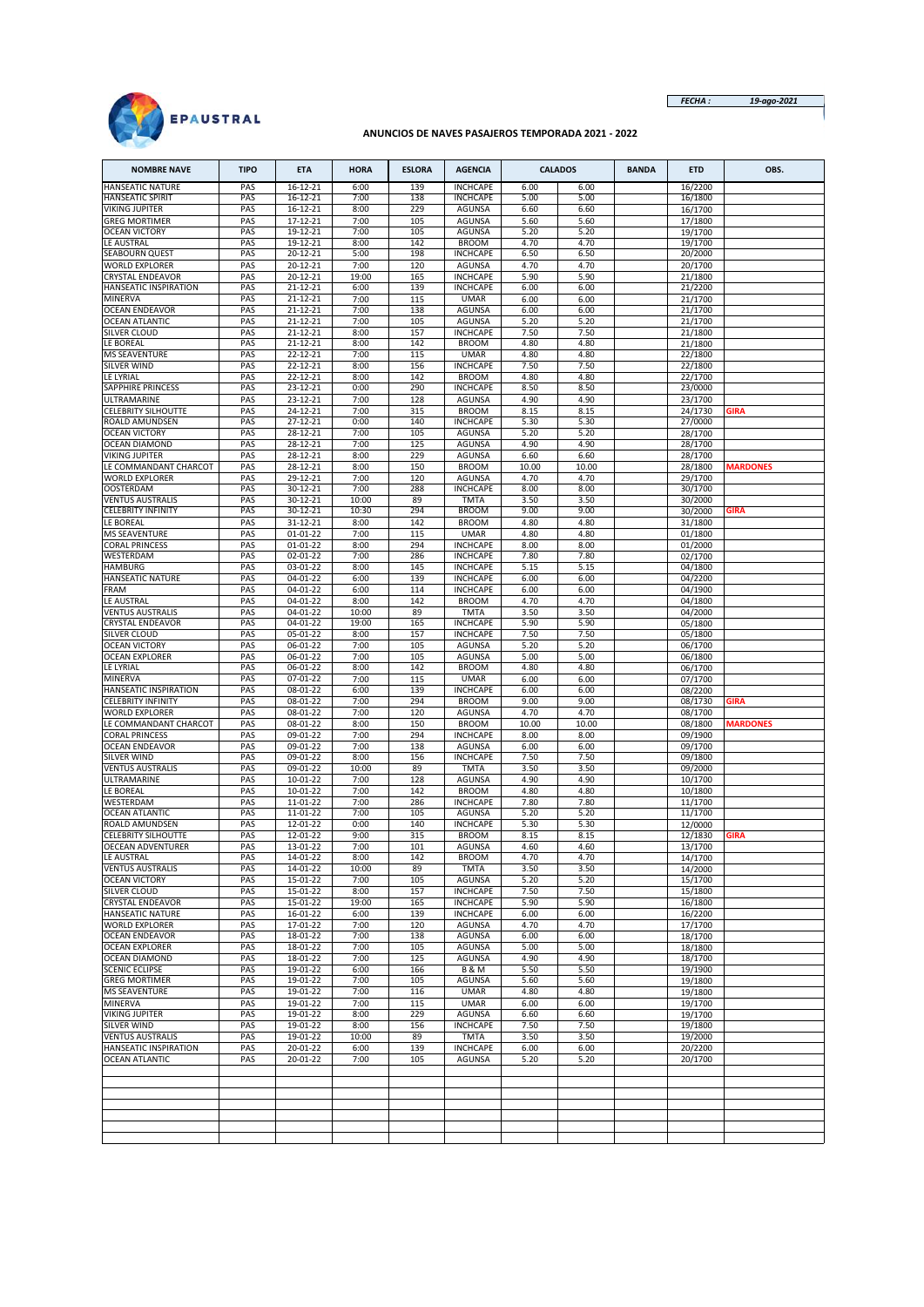

*FECHA : 19-ago-2021*

## **ANUNCIOS DE NAVES PASAJEROS TEMPORADA 2021 - 2022**

| <b>NOMBRE NAVE</b>                                 | <b>TIPO</b> | <b>ETA</b>           | <b>HORA</b>   | <b>ESLORA</b> | <b>AGENCIA</b>                   |               | <b>CALADOS</b> | <b>BANDA</b> | <b>ETD</b>         | OBS.            |
|----------------------------------------------------|-------------|----------------------|---------------|---------------|----------------------------------|---------------|----------------|--------------|--------------------|-----------------|
| LE BOREAL                                          | PAS         | 20-01-22             | 8:00          | 142           | <b>BROOM</b>                     | 4.80          | 4.80           |              | 20/1700            |                 |
| LE LYRIAL                                          | PAS         | 21-01-22             | 8:00          | 142           | <b>BROOM</b>                     | 4.80          | 4.80           |              | 21/1800            |                 |
| OECEAN ADVENTURER                                  | PAS         | 22-01-22             | 7:00          | 101           | AGUNSA                           | 4.60          | 4.60           |              | 22/1700            |                 |
| ULTRAMARINE<br>LE COMMANDANT CHARCOT               | PAS<br>PAS  | 22-01-22<br>22-01-22 | 7:00<br>8:00  | 128<br>150    | <b>AGUNSA</b><br><b>BROOM</b>    | 4.90<br>10.00 | 4.90<br>10.00  |              | 22/1700<br>22/1800 | <b>MARDONES</b> |
| LE AUSTRAL                                         | PAS         | 23-01-22             | 8:00          | 142           | <b>BROOM</b>                     | 4.70          | 4.70           |              | 23/1700            |                 |
| SEVEN SEAS NAVIGATOR                               | PAS         | 24-01-22             | 0:00          | 171           | <b>INCHCAPE</b>                  | 7.50          | 7.50           |              | 24/0000            |                 |
| <b>OCEAN VICTORY</b>                               | PAS         | 24-01-22             | 7:00          | 105           | <b>AGUNSA</b>                    | 5.20          | 5.20           |              | 24/1700            |                 |
| VENTUS AUSTRALIS                                   | PAS         | 24-01-22             | 10:00         | 89            | <b>TMGA</b>                      | 3.50          | 3.50           |              | 24/2000            |                 |
| FRAM                                               | PAS         | 25-01-22             | 6:00          | 114           | <b>INCHCAPE</b>                  | 6.00          | 6.00           |              | 25/1900            |                 |
| SILVER CLOUD                                       | PAS         | 25-01-22             | 8:00          | 157           | <b>INCHCAPE</b>                  | 7.50          | 7.50           |              | 25/1800            |                 |
| <b>WORLD EXPLORER</b><br><b>OCEAN DIAMOND</b>      | PAS<br>PAS  | 26-01-22<br>27-01-22 | 7:00<br>7:00  | 120<br>125    | <b>AGUNSA</b><br><b>AGUNSA</b>   | 4.70<br>4.90  | 4.70<br>4.90   |              | 26/1700<br>27/1800 |                 |
| ROALD AMUNDSEN                                     | PAS         | 28-01-22             | 0:00          | 140           | <b>INCHCAPE</b>                  | 5.30          | 5.30           |              | 28/0000            |                 |
| VOLENDAM                                           | PAS         | 29-01-22             | 7:00          | 237           | <b>INCHCAPE</b>                  | 8.10          | 8.10           |              | 29/1700            |                 |
| MINERVA                                            | PAS         | 29-01-22             | 7:00          | 115           | <b>UMAR</b>                      | 6.00          | 6.00           |              | 29/1700            |                 |
| <b>OCEAN ATLANTIC</b>                              | PAS         | 29-01-22             | 7:00          | 105           | <b>AGUNSA</b>                    | 5.20          | 5.20           |              | 29/1700            |                 |
| <b>SEABOURN QUEST</b>                              | PAS         | 29-01-22             | 8:00<br>8:00  | 197           | <b>INCHCAPE</b>                  | 6.60          | 6.60           |              | 29/1500            |                 |
| SILVER WIND<br><b>VENTUS AUSTRALIS</b>             | PAS<br>PAS  | 29-01-22<br>29-01-22 | 10:00         | 156<br>89     | <b>INCHCAPE</b><br><b>TMTA</b>   | 7.50<br>3.50  | 7.50<br>3.50   |              | 29/1800<br>29/2000 |                 |
| <b>OCEAN ENDEAVOR</b>                              | PAS         | 30-01-22             | 7:00          | 138           | AGUNSA                           | 6.00          | 6.00           |              | 30/1700            |                 |
| <b>OCEAN EXPLORER</b>                              | PAS         | 30-01-22             | 7:00          | 105           | AGUNSA                           | 5.00          | 5.00           |              | 30/1800            |                 |
| <b>MS SEAVENTURE</b>                               | PAS         | 31-01-22             | 7:00          | 117           | <b>UMAR</b>                      | 4.80          | 4.80           |              | 31/1800            |                 |
| OECEAN ADVENTURER                                  | PAS         | 31-01-22             | 7:00          | 101           | <b>AGUNSA</b>                    | 4.60          | 4.60           |              | 31/1700            |                 |
| <b>VIKING JUPITER</b>                              | PAS         | 31-01-22             | 8:00          | 229           | <b>AGUNSA</b>                    | 6.60          | 6.60           |              | 31/1700            |                 |
| SILVER WHISPER<br>LE LYRIAL                        | PAS<br>PAS  | 31-01-22<br>31-01-22 | 8:00<br>8:00  | 186<br>142    | <b>INCHCAPE</b><br><b>BROOM</b>  | 7.50<br>4.80  | 7.50<br>4.80   |              | 31/1800<br>31/1800 |                 |
| <b>SILVER DAWN</b>                                 | PAS         | 31-01-22             | 9:00          | 212           | <b>INCHCAPE</b>                  | 5.00          | 5.00           |              | 31/2100            |                 |
| SILVER WHISPER                                     | PAS         | $01 - 02 - 22$       | 8:00          | 186           | <b>INCHCAPE</b>                  | 7.50          | 7.50           |              | 01/1800            |                 |
| LE AUSTRAL                                         | PAS         | 01-02-22             | 8:00          | 142           | <b>BROOM</b>                     | 4.70          | 4.70           |              | 01/1800            |                 |
| <b>SEABOURN QUEST</b>                              | PAS         | 02-02-22             | 5:00          | 198           | <b>INCHCAPE</b>                  | 6.50          | 6.50           |              | 02/2000            |                 |
| CORAL PRINCESS                                     | PAS         | 02-02-22             | 8:00          | 294           | <b>INCHCAPE</b>                  | 8.00          | 8.00           |              | 02/2000            |                 |
| LE COMMANDANT CHARCOT                              | PAS         | 02-02-22             | 8:00          | 150           | <b>BROOM</b>                     | 10.00         | 10.00          |              | 02/1800            | <b>MARDONES</b> |
| <b>HANSEATIC NATURE</b><br><b>OCEAN VICTORY</b>    | PAS<br>PAS  | 03-02-22<br>03-02-22 | 6:00<br>7:00  | 139<br>105    | <b>INCHCAPE</b><br><b>AGUNSA</b> | 6.00<br>5.20  | 6.00<br>5.20   |              | 03/2200<br>03/1700 |                 |
| <b>VENTUS AUSTRALIS</b>                            | PAS         | 03-02-22             | 10:00         | 89            | <b>TMTA</b>                      | 3.50          | 3.50           |              | 03/2000            |                 |
| CRYSTAL ENDEAVOR                                   | PAS         | 03-02-22             | 19:00         | 165           | <b>INCHCAPE</b>                  | 5.90          | 5.90           |              | 04/1800            |                 |
| <b>WORLD EXPLORER</b>                              | PAS         | 04-02-22             | 7:00          | 120           | <b>AGUNSA</b>                    | 4.70          | 4.70           |              | 04/1700            |                 |
| LE BOREAL                                          | PAS         | 04-02-22             | 8:00          | 142           | <b>BROOM</b>                     | 4.80          | 4.80           |              | 04/1700            |                 |
| HANSEATIC INSPIRATION                              | PAS         | 05-02-22             | 6:00          | 139           | <b>INCHCAPE</b>                  | 6.00          | 6.00           |              | 05/2200            |                 |
| <b>OCEAN DIAMOND</b>                               | PAS         | 05-02-22             | 7:00          | 125           | AGUNSA                           | 4.90          | 4.90           |              | 05/1700            |                 |
| SEVEN SEAS NAVIGATOR<br><b>OCEAN ATLANTIC</b>      | PAS<br>PAS  | 07-02-22<br>07-02-22 | 0:00<br>7:00  | 171<br>105    | <b>INCHCAPE</b><br><b>AGUNSA</b> | 7.50<br>5.20  | 7.50<br>5.20   |              | 07/0000<br>07/1700 |                 |
| <b>BOLETTE</b>                                     | PAS         | 07-02-22             | 12:00         | 237           | <b>INCHCAPE</b>                  | 8.10          | 8.10           |              | 07/2330            |                 |
| <b>MINERVA</b>                                     | PAS         | 08-02-22             | 7:00          | 115           | <b>UMAR</b>                      | 6.00          | 6.00           |              | 08/1700            |                 |
| <b>OCEAN ENDEAVOR</b>                              | PAS         | 08-02-22             | 7:00          | 138           | AGUNSA                           | 6.00          | 6.00           |              | 08/1700            |                 |
| AZAMARA QUEST                                      | PAS         | 08-02-22             | 7:00          | 181           | <b>BROOM</b>                     | 6.00          | 6.00           |              | 09/0800            |                 |
| SILVER WIND                                        | PAS         | $08 - 02 - 22$       | 8:00          | 156           | <b>INCHCAPE</b>                  | 7.50          | 7.50           |              | 08/1800            |                 |
| <b>VENTUS AUSTRALIS</b><br><b>MS SEAVENTURE</b>    | PAS<br>PAS  | 08-02-22<br>09-02-22 | 10:00<br>7:00 | 89<br>118     | <b>TMTA</b><br><b>UMAR</b>       | 3.50<br>4.80  | 3.50<br>4.80   |              | 08/2000<br>09/1800 |                 |
| OECEAN ADVENTURER                                  | PAS         | 09-02-22             | 7:00          | 101           | <b>AGUNSA</b>                    | 4.60          | 4.60           |              | 09/1700            |                 |
| LE LYRIAL                                          | PAS         | 10-02-22             | 8:00          | 142           | <b>BROOM</b>                     | 4.80          | 4.80           |              | 10/1800            |                 |
| <b>CORAL PRINCESS</b>                              | PAS         | 11-02-22             | 7:00          | 294           | <b>INCHCAPE</b>                  | 8.00          | 8.00           |              | 11/1900            |                 |
| LE AUSTRAL                                         | PAS         | 11-02-22             | 8:00          | 142           | <b>BROOM</b>                     | 4.70          | 4.70           |              | 11/1800            |                 |
| <b>OCEAN VICTORY</b>                               | PAS         | 12-02-22             | 7:00          | 105           | <b>AGUNSA</b>                    | 5.20          | 5.20           |              | 12/1700            |                 |
| WESTERDAM<br>ULTRAMARINE                           | PAS<br>PAS  | 12-02-22<br>12-02-22 | 7:00<br>7:00  | 286<br>128    | <b>INCHCAPE</b><br>AGUNSA        | 7.80<br>4.90  | 7.80<br>4.90   |              | 12/1700<br>12/1700 |                 |
| ROALD AMUNDSEN                                     | PAS         | 13-02-22             | 0:00          | 140           | <b>INCHCAPE</b>                  | 5.30          | 5.30           |              | 13/0000            |                 |
| <b>WORLD EXPLORER</b>                              | PAS         | 13-02-22             | 7:00          | 120           | <b>AGUNSA</b>                    | 4.70          | 4.70           |              | 13/1700            |                 |
| <b>VENTUS AUSTRALIS</b>                            | PAS         | 13-02-22             | 10:00         | 89            | <b>TMTA</b>                      | 3.50          | 3.50           |              | 13/2000            |                 |
| <b>OCEAN DIAMOND</b>                               | PAS         | 14-02-22             | 7:00          | 125           | AGUNSA                           | 4.90          | 4.90           |              | 14/1700            |                 |
| <b>CRYSTAL ENDEAVOR</b>                            | PAS         | 14-02-22             | 19:00         | 165           | <b>INCHCAPE</b>                  | 5.90          | 5.90           |              | 15/1800            |                 |
| COSTA LUMINOSA<br><b>GREG MORTIMER</b>             | PAS<br>PAS  | 15-02-22<br>16-02-22 | 7:00<br>7:00  | 294<br>105    | <b>INCHCAPE</b><br><b>AGUNSA</b> | 8.10<br>5.60  | 8.10<br>5.60   |              | 15/1800<br>16/1800 |                 |
| <b>OCEAN ATLANTIC</b>                              | PAS         | 16-02-22             | 7:00          | 105           | <b>AGUNSA</b>                    | 5.20          | 5.20           |              | 16/1700            |                 |
| SPIRIT OF DISCOVERY                                | PAS         | 16-02-22             | 8:00          | 236           | <b>INCHCAPE</b>                  | 7.10          | 7.10           |              | 16/1800            |                 |
| LE COMMANDANT CHARCOT                              | PAS         | 16-02-22             | 8:00          | 150           | <b>BROOM</b>                     | 10.00         | 10.00          |              | 16/1800            | <b>MARDONES</b> |
| <b>MINERVA</b>                                     | PAS         | 18-02-22             | 7:00          | 115           | <b>UMAR</b>                      | 6.00          | 6.00           |              | 18/1700            |                 |
| <b>VENTUS AUSTRALIS</b><br><b>HANSEATIC NATURE</b> | PAS         | 18-02-22             | 10:00         | 89            | <b>TMTA</b>                      | 3.50          | 3.50           |              | 18/2000            |                 |
| LE BOREAL                                          | PAS<br>PAS  | 19-02-22<br>19-02-22 | 6:00<br>8:00  | 139<br>142    | <b>INCHCAPE</b><br><b>BROOM</b>  | 6.00<br>4.80  | 6.00<br>4.80   |              | 19/2200<br>19/1700 |                 |
| <b>SILVER WIND</b>                                 | PAS         | 20-02-22             | 8:00          | 156           | <b>INCHCAPE</b>                  | 7.50          | 7.50           |              | 20/1800            |                 |
| LE LYRIAL                                          | PAS         | 20-02-22             | 8:00          | 142           | <b>BROOM</b>                     | 4.80          | 4.80           |              | 20/1800            |                 |
| <b>OCEAN VICTORY</b>                               | PAS         | 21-02-22             | 7:00          | 105           | <b>AGUNSA</b>                    | 5.20          | 5.20           |              | 21/1700            |                 |
| ULTRAMARINE                                        | PAS         | 21-02-22             | 7:00          | 128           | <b>AGUNSA</b>                    | 4.90          | 4.90           |              | 21/1700            |                 |
| LE AUSTRAL                                         | PAS         | 21-02-22             | 8:00          | 142           | <b>BROOM</b>                     | 4.70          | 4.70           |              | 21/1800            |                 |
| <b>VIKING JUPITER</b><br><b>OCEAN DIAMOND</b>      | PAS<br>PAS  | 22-02-22<br>23-02-22 | 8:00<br>7:00  | 229<br>125    | AGUNSA<br><b>AGUNSA</b>          | 6.60<br>4.90  | 6.60<br>4.90   |              | 22/1700<br>23/1700 |                 |
| <b>VENTUS AUSTRALIS</b>                            | PAS         | 23-02-22             | 10:00         | 89            | <b>TMTA</b>                      | 3.50          | 3.50           |              | 23/2000            |                 |
| WESTERDAM                                          | PAS         | 24-02-22             | 7:00          | 286           | <b>INCHCAPE</b>                  | 7.80          | 7.80           |              | 24/1700            |                 |
| <b>OCEAN ENDEAVOR</b>                              | PAS         | 24-02-22             | 7:00          | 138           | AGUNSA                           | 6.00          | 6.00           |              | 24/1700            |                 |
| FRAM                                               | PAS         | 25-02-22             | 6:00          | 114           | <b>INCHCAPE</b>                  | 6.00          | 6.00           |              | 25/1900            |                 |
| <b>OCEAN ATLANTIC</b>                              | PAS         | 25-02-22             | 7:00          | 105           | AGUNSA                           | 5.20          | 5.20           |              | 25/1700            |                 |
|                                                    |             |                      |               |               |                                  |               |                |              |                    |                 |
|                                                    |             |                      |               |               |                                  |               |                |              |                    |                 |
|                                                    |             |                      |               |               |                                  |               |                |              |                    |                 |
|                                                    |             |                      |               |               |                                  |               |                |              |                    |                 |
|                                                    |             |                      |               |               |                                  |               |                |              |                    |                 |
|                                                    |             |                      |               |               |                                  |               |                |              |                    |                 |
|                                                    |             |                      |               |               |                                  |               |                |              |                    |                 |
|                                                    |             |                      |               |               |                                  |               |                |              |                    |                 |